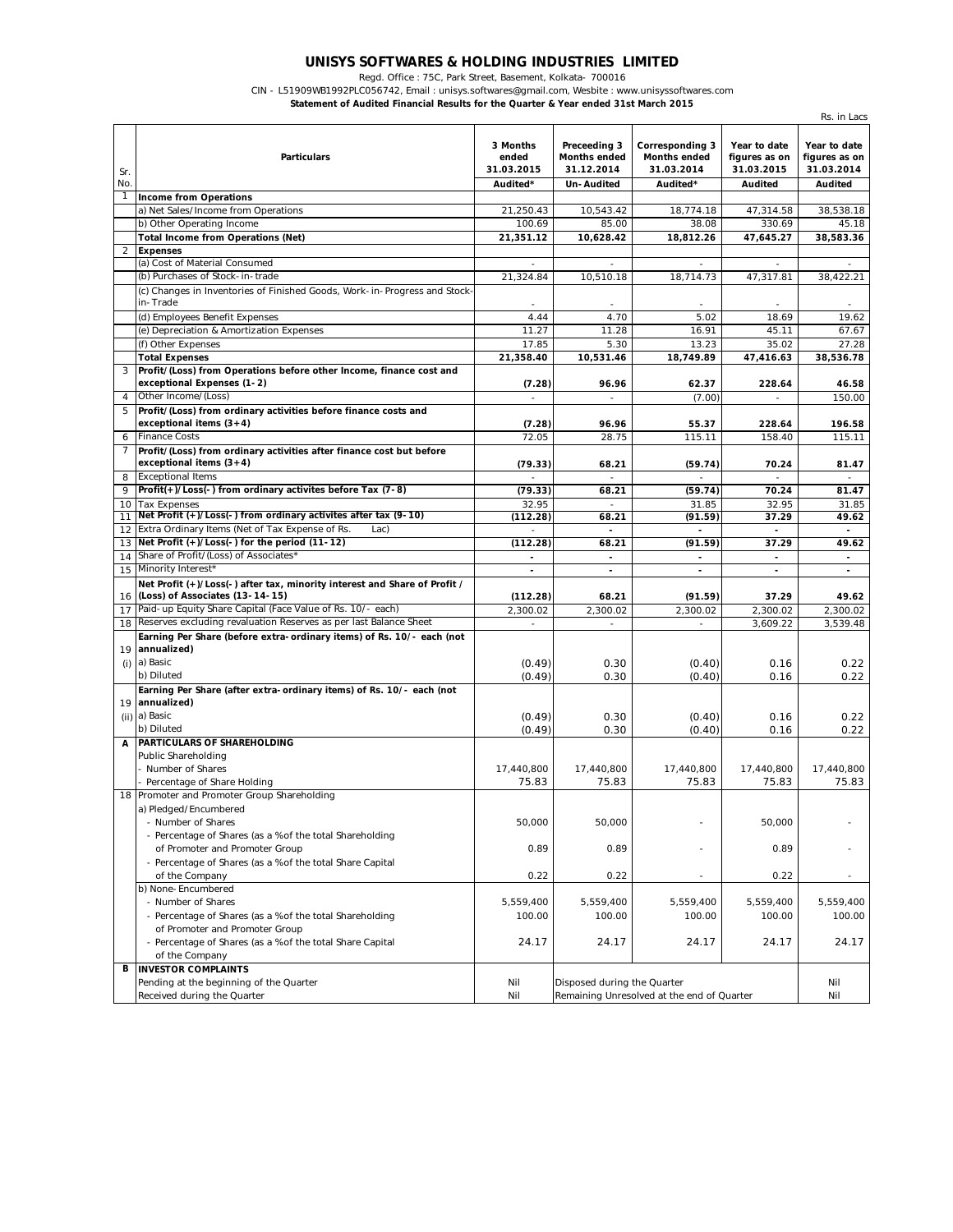## **UNISYS SOFTWARES & HOLDING INDUSTRIES LIMITED**

**Audited Segment Results for the Quarter & Year ended 31st March 2015**

|                |                                             |                                 |                                                   |                                                      |                                             | Rs. in Lacs                                 |
|----------------|---------------------------------------------|---------------------------------|---------------------------------------------------|------------------------------------------------------|---------------------------------------------|---------------------------------------------|
| Sr.<br>No.     | <b>Particulars</b>                          | 3 Months<br>ended<br>31.03.2015 | Preceeding 3<br><b>Months ended</b><br>31.12.2014 | Corresponding 3<br><b>Months ended</b><br>31.03.2014 | Year to date<br>figures as on<br>31.03.2015 | Year to date<br>figures as on<br>31.03.2014 |
|                |                                             | Audited*                        | Un-Audited                                        | Audited*                                             | Audited                                     | Audited                                     |
| 1              | <b>Segment Revenue</b>                      |                                 |                                                   |                                                      |                                             |                                             |
| a)             | Sale of Software & Hardware / Mobile        | 21250.43                        | 10,543.42                                         | 18,774.18                                            | 47,314.58                                   | 38,538.18                                   |
| b)             | <b>Investment Activities</b>                | 100.69                          | 85.00                                             | (118.92)                                             | 313.38                                      | 45.18                                       |
| C)             | Other Income                                |                                 |                                                   | 150.00                                               |                                             | 150.00                                      |
|                | <b>Total Income from Operations</b>         | 21,351.12                       | 10,628.42                                         | 18,805.26                                            | 47,627.96                                   | 38,733.36                                   |
| $\overline{2}$ | Segment Profit/(Loss) before Interest & Tax |                                 |                                                   |                                                      |                                             |                                             |
| a)             | Sale of Software & Hardware / Mobile        | (36.89)                         | 25.14                                             | 11.57                                                | 14.09                                       | 55.00                                       |
| b)             | <b>Investment Activities</b>                | (42.44)                         | 43.07                                             | (221.31)                                             | 56.15                                       | (123.53)                                    |
| C)             | Other Unallocable Activities                |                                 |                                                   | 150.00                                               |                                             | 150.00                                      |
|                | <b>Profit before Tax</b>                    | (79.33)                         | 68.21                                             | (59.74)                                              | 70.24                                       | 81.47                                       |
| 3              | <b>Capital Employed</b>                     |                                 |                                                   |                                                      |                                             |                                             |
| a)             | Software & Hardware / Mobile                | 5,794.74                        | 7,410.07                                          | 3,793.90                                             | 5,794.74                                    | 3,793.90                                    |
| b)             | <b>Investment Activities</b>                | 30,886.11                       | 31,087.34                                         | 28,366.08                                            | 30,886.11                                   | 28,366.08                                   |
| C)             | Other Unallocable Activities                | 90.24                           | 68.51                                             | 135.35                                               | 90.24                                       | 135.35                                      |
|                | Total                                       | 36,771.09                       | 38,565.92                                         | 32,295.33                                            | 36,771.09                                   | 32,295.33                                   |

\*Refer Note No. 2 below

**Notes :**

1. Above resultes were reviewed by Audit Committee taken on record in Board Meeting held on 29th May, 2015.

2. The figures of last Quarter are the balancing figures between Audited figures in respect of full financial year and the published year to date figures

upto the 3rd Quarter of the Current Financial Year.

3. The Auditors of the Company have carried out "Limited Review" of the above financial Results.

**For Unisys Softwares & Holding Industries Ltd.**

Place : Kolkata Date : 29th May, 2015.

Sd/- **Jagdish Prasad Purohit** Managing Director